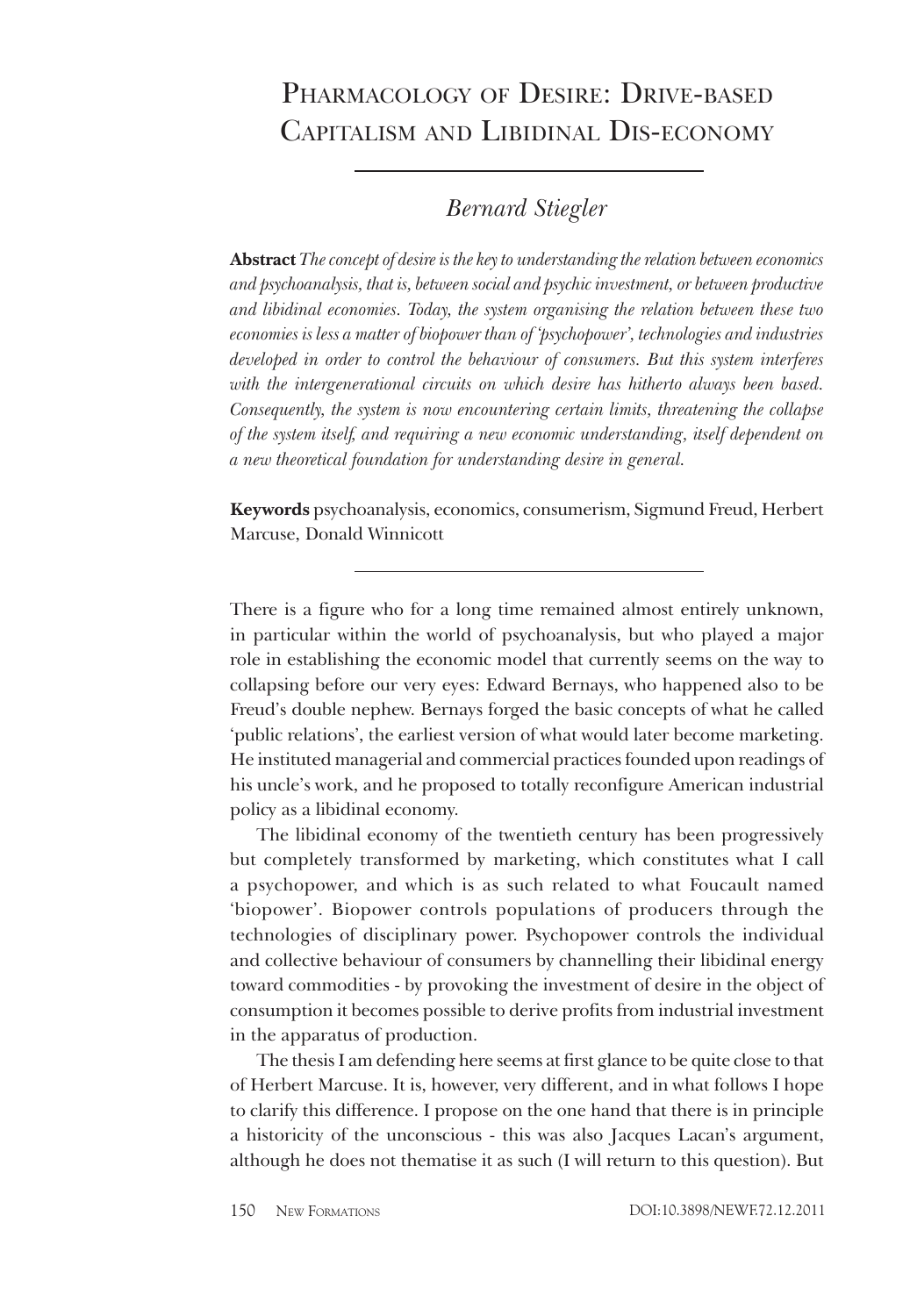on the other hand I propose that this historicity takes the form of the relations between the economy of subsistence, that is, of needs, and the economy of existence(s), that is, of desires, desires that themselves equally presuppose an economy of what I call 'consistences,' that is, of objects of idealisation in all its forms (infantile, amorous, artistic, scientific, philosophical, political, and religious, among others).

The planetary crisis to which we are subject is the collapse of the consumerist arrangement between subsistence and existence - a collapse due to the liquidation of consistences that has taken place, that is, the liquidation of idealisation and sublimation in all their forms (and it is on this point that my argument resembles that of Marcuse, in particular insofar as he makes use of the concepts of de-sublimation and the automatic superego). With the appearance of psychotechnologies, the first critics of which were Walter Benjamin and the Frankfurt school, the historicity of the unconscious made possible a libidinal dis-economy, that is, a destruction of the libido as the power of binding the drives - that power of binding that we must understand by relating it to the binding power of Kant's transcendental imagination thereby opening the question of what I call here the pharmacology of desire (referring here to the Greek, Platonic, and Derridean understandings of the pharmakon as both poison and cure).

In the consumerist economy, the drives are diverted from their aims and toward artificial needs - needs that fail to constitute any desires. Adorno and Horkheimer already had a sense of this when they argued that the Hollywood system of projection short-circuits imagination. I have, however, tried to show in a work yet to appear that their analysis neglects the fact that the imagination is always constituted through transitional artefacts and that it is not the technical exteriorisation of the imagination that causes the short-circuit, but rather the cultural hegemony that psychopower exercises on what must be understood as a *pharmakon*.

Fantasies in general proceed from the polymorphism intrinsic to the libido, but in the case of *consumerist* fantasy, the diversion fails to lead to any libido, since it on the contrary rests on de-sublimation and de-idealisation. The object of consumption, as soon as it is invested, must be dis-invested: consumerism is an economy of disposability, that is, of infidelity. Consumers must not become attached to their objects: they must consume, precisely, by detaching themselves from them, by destroying them and by disposing of them in order to follow the diversion of the energy of their drives toward the ever-newer objects propelled towards them by industrial innovation.

I have tried to show in For a New Critique of Political Economy<sup>1</sup> that this drivebased (rather than desire-based) organisation of consumption has its counterpart on the side of capitalist investment, in the form of the tendency of investment to become speculative, that is, essentially unfaithful: it tends structurally toward disinvestment. Hedge funds and leveraged buyouts (LBOs) are such organisations of dis-investment - and are essential factors in our economic ruination.

1. Bernard Stiegler, For a New Critique of Political Economy, Cambridge, Polity, 2010.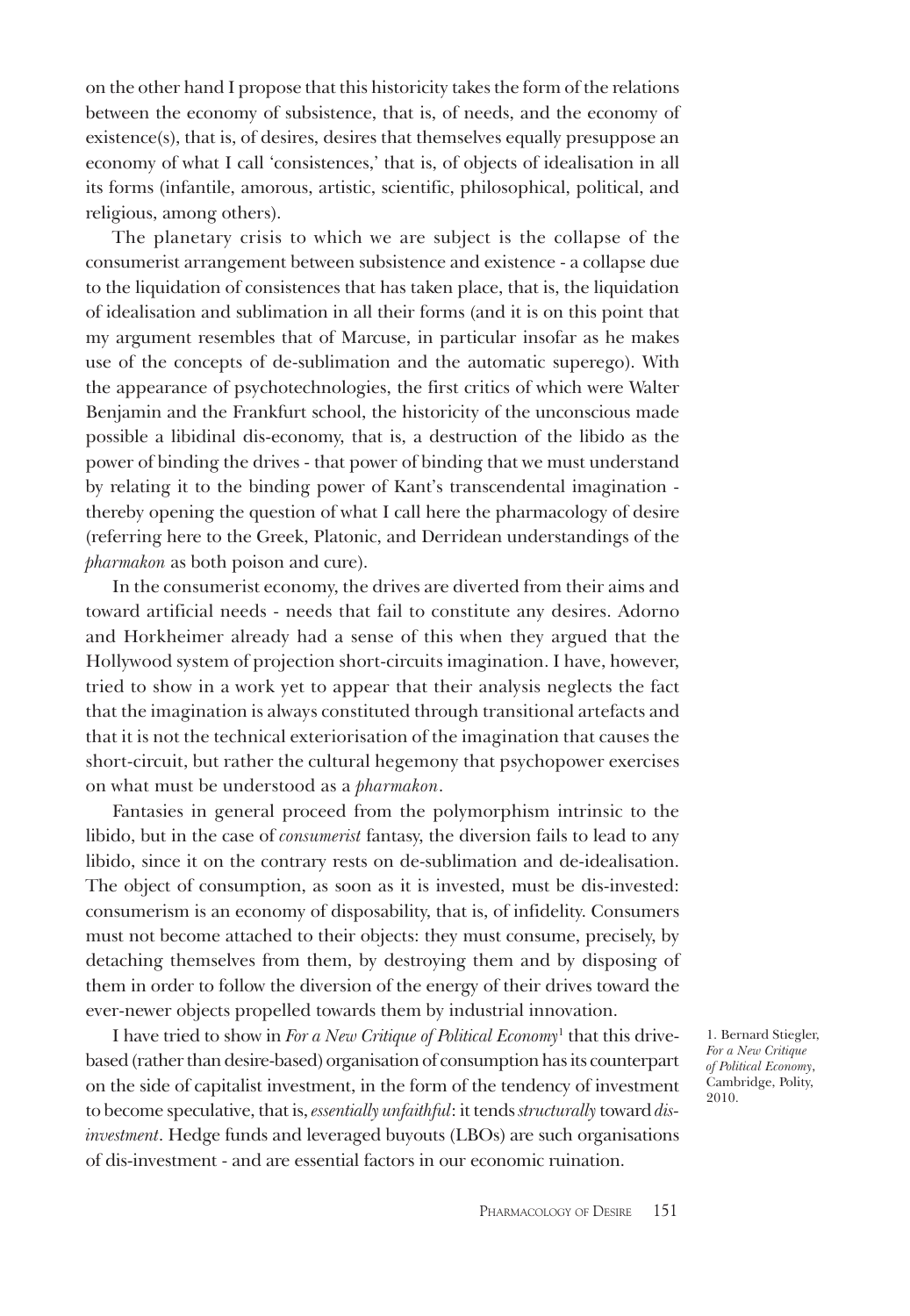2. Sigmund Freud, 'Civilization and Its Discontents', The Standard Edition of the Complete Psychological Works of Sigmund Freud, vol. 21, London, Hogarth Press, 1953-74, p90.

3. Of which I have tried to outline a theory, as the genealogy of the sensible, in De la misère symbolique 2. La catastrophè du sensible, Paris, Galilée, 2005.

4. Stiegler, Ce qui fait que la vie vaut la peine d'être vecue: De la pharmacologie, Paris, Flammarion, 2010, p31-32.

The historicity of the unconscious and of the libidinal economy in general results from the 'organic perfecting' (or 'organic improvement') that Freud describes in Civilisation and Its Discontents: '[M]an is perfecting his own organs'.<sup>2</sup>

I have tried to show, in Ce qui fait que la vie vaut la peine d'être vecue: De la *pharmacologie*, that this is a pharmacological situation:

In this 'malaise' of culture and civilisation, technics (prostheticity) plays an essential role, because it is eminently pharmacological, in particular as the system of artificial organs that it forms in the industrial age ... In the course of this 'perfecting' [or this improvement],<sup>3</sup> technics comes to ceaselessly compensate for a *default of being* (of which Valéry also speaks) by *provoking* each time a new default - always greater, always more complex and always less manageable than the one that preceded it. This constant disadjustment induces frustrations, narcissistic wounds, and melancholy.<sup>4</sup>

This pharmacology, that must be studied alongside the work of Georges Canguilhem, passes through a series of organic de-functionalisations and refunctionalisations, which must be thought in terms of a general organology, and which would then constitute what I have called a 'genealogy of the sensible'.

Philosophy begins by repressing the question of technics, but technics is also the repressed heart of the question of repression [refoulement] understood in the psychoanalytic sense of the word. Sublimation presupposes repression. This is a matter of the expressive elevation constitutive of the libido insofar as it is characterised by its capacity to detach itself from its sexual objects, as much as it is a matter of repression [la répression, which has a greater sense of suppression or of repression in a social or political sense] and the regressive processes in which it results, such as the domination of a symbolic system. It is the possibility of elevation as much as it is the possibility of falling, in that it proceeds from a repression that must be analysed on three economic planes, linked to the three levels constitutive of general organology: *political* economy as division of labour and organisation of production; symbolic economy, which is linked to the preceding stage as the economy of gift and countergift; and libidinal economy, as the drive-based origin and energetic source of the two preceding stages. These three economic levels form the three levels of organological composition.

There is no libido without aesthetics, and this is why Lacan speaks of the 'erogenous function of beauty'. But the libidinal aesthetic is in an essential way pros-thesic [une prothesthésie]. Prostheticity is the foundation of human aesthetics as that pros-thesics that can only take shape [*prendre corps*, come into being, materialise] with the conquest of the upright stance, of erect posture, the inaugural moment of a process through which the hand, abandoning its locomotive function, invents a fabricative function. The de-functionalisation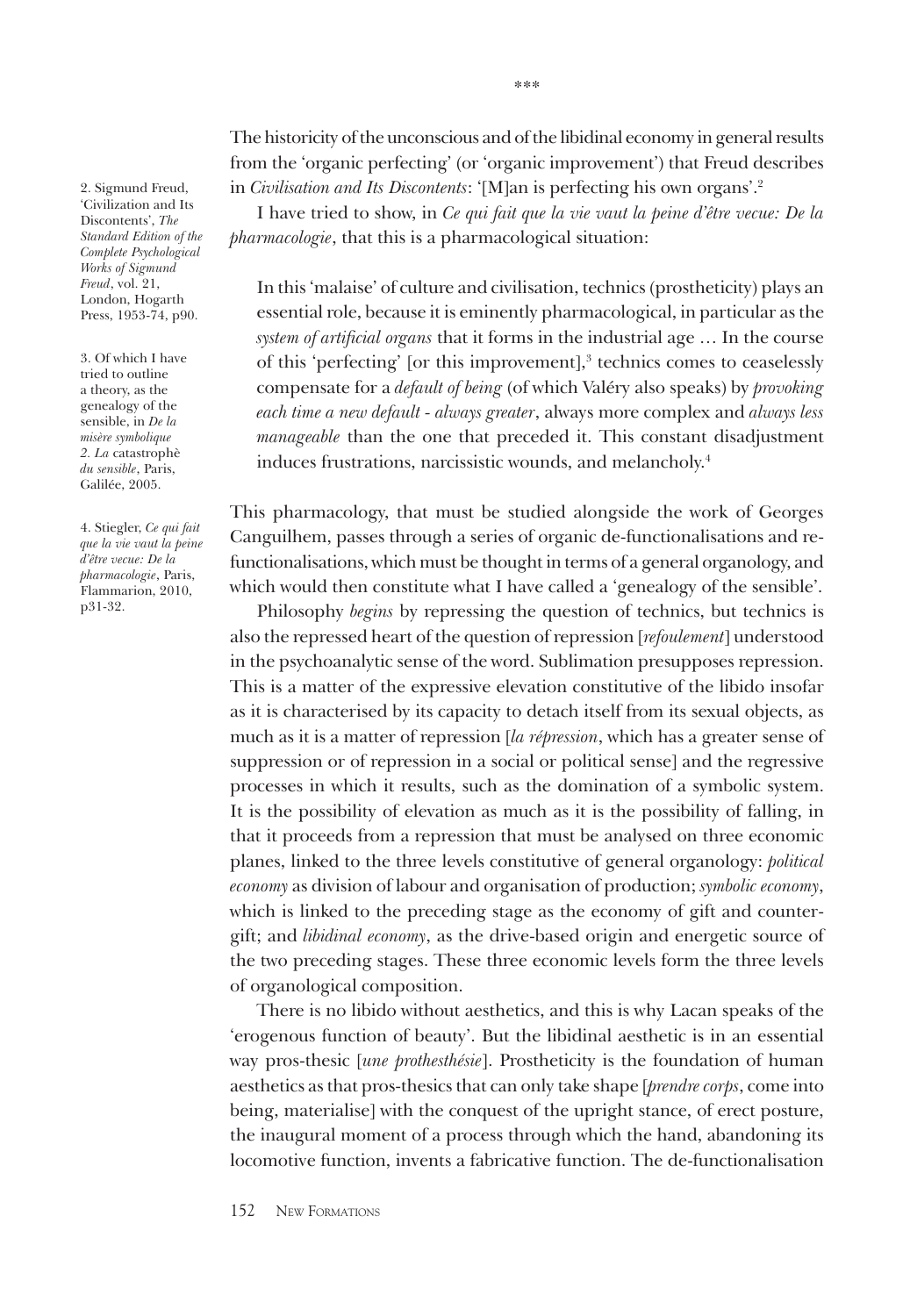of the paw, which thereby becomes the hand or the foot, is the very opening of technicity, and constitutes a re-functionalisation (a functional re-equilibration or readjustment, as André Leroi-Gourhan says): the hand is then the producer of signs, objects, artefacts, prostheses, and works. And the foot starts to dance. This working hand opens a world [cette main ouvrière ouvre un monde].

The organological history of aesthetics consists in a succession of functional exteriorisations and correlative de-functionalisations, that also produce functional reassignments affecting the sense organs, on the basis of which pros-thesicity is constituted as a new power of repetition.

These reassignments channel the energies of the 'libidinal economy' in which this results, energies that are created through this de-functionalisation. Because if it is true that the libido is not the sexual drive, but rather desire insofar as it is capable of diverting its energy toward non-sexual objects, then this would only be possible to the extent that the de-functionalisation at the base of what Freud calls organic repression permits the detachability [amovibilité] of technical objects, itself the condition of a process of adoption. And it is only on the basis of such organological de-functionalisation and re-functionalisation, ceaselessly redefining the functional systems that support all 'aesthetics', that the tekhnai can be produced as the ars and arts necessary for a 'sharing out of the sensible' ['partage du sensible'] - the arts being nothing other than a dimension of the aesthetic in which such a sharing out is produced, which is also a process of sublimation in the widest sense.

This constant functional re-equilibration at the limit of dis-equilibrium, in which the history of the psychic and collective individuation process consists, unfurls the consequences of the process of *organic repression* at the origin of repression in general. According to Freud, this repression begins through a defunctionalisation of the olfactory sense correlated to the conquest of the upright stance, that is, to the thought of elevation implied when Leroi-Gourhan, in a way that is very close to Nietzsche, writes that 'everything begins with the feet'. The prosthetic dimension, which constitutes human sensibility or perceptibility insofar as it is noetic, characterises the becoming of sexual difference, something that is already clearly at work in animality. But the prosthesis, as support of fetishisation and the surface of projection constitutive of narcissism, completely reconfigures this, inscribing it within the necessity of a *judgment* - that is, in the possibility of an aesthetic *preference*, about which it may be asked whether it does not emerge from the dietary practices of the great apes, the appearance of such preference having already been examined by Darwin in relation to the sexual behaviour of birds, a judgment and a preference that from his own perspective Lacan characterises as the 'formative and erogenous' function of beauty.

Now, it is on this pros-thesic foundation that a capitalist libidinal economy can be constituted, which will draw upon the culture industries and the psychotechnologies in which these industries consist.

The functional transformation of the sense of smell, which signifies or inaugurates organic repression, is for Freud a consequence of the upright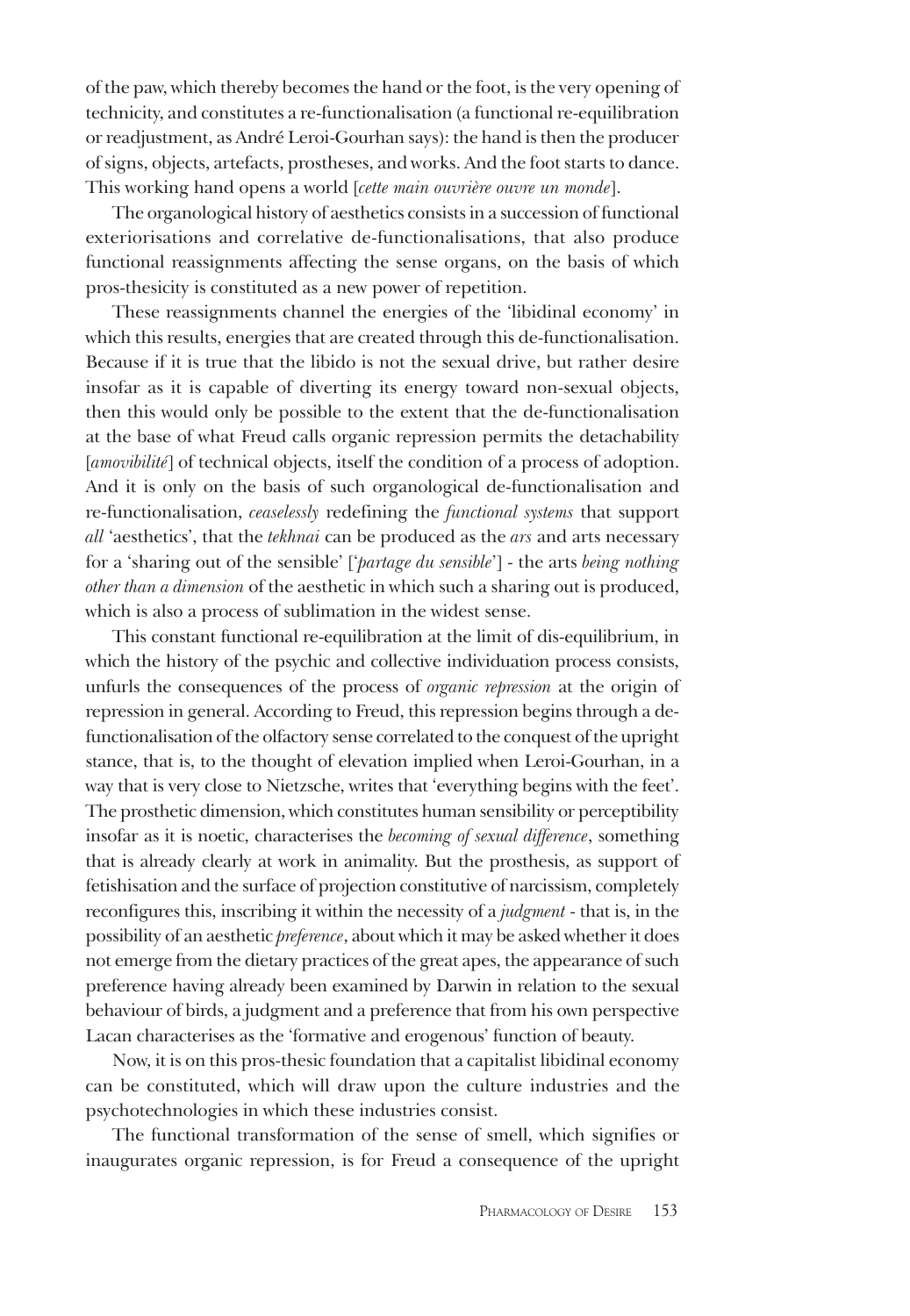stance. This conquest of the upright stance also clearly has a close relation to that of the weapon, of *arms*, since this is the concrete expression, in the form of the tool, of what this conquest made possible, by liberating the hand from its relation to locomotion, and it is therefore clearly also related to fabrication, and to practice, and such that it thus also leads, and simultaneously, to the defunctionalisation in a sense of the profit deriving from libidinal reinvestment. Because all this *in its totality* constitutes the question of fetishism, that is, of hallucination, through which the sensible becomes 'sensational' or, when sublimated, becomes the support of noetic expression.

Nevertheless, these organological displacements are thought by Freud only on a physiological plane, without any consideration being given to artefacts, in spite of the important place they hold in the interpretation of dreams. They are explicitly re-examined in 1929, thirty four years after the letter to Fliess on smell, under the name of organic repression, and expressly analysed as the condition of sublimation:

[W]ith the assumption of an erect posture by man and with the depreciation of his sense of smell, it was not only his anal erotism which threatened to fall victim to organic repression, but the whole of his sexuality; so that since this, the sexual function has been accompanied by a repugnance which cannot further be accounted for, and which prevents its complete satisfaction and forces it away from the sexual aim into sublimations and libidinal displacements.<sup>5</sup>

There is for Freud certainly an organology of sublimation, and it consists in an organic displacement: this is at once a de-functionalisation and a refunctionalisation of the organs of smell and sight, inscribed in what Leroi-Gourhan would call a new functional equilibrium, in which a reinforcement of the visibility of the genital organs operates to the detriment of the olfactory sense, and this organic repression is also a symbolic repression, in such a way that modesty or shame is practically induced by this process of elevation in which the conquest of the upright stance consists.

Now, the elevation that is the upright stance led the way, according to Freud, to modesty or shame, to la verguenza [in Spanish], that is, to what the Greeks called *aidos*, and to the 'commencement of the ineluctable process of civilisation', the sexual foundation of which is organological in this sense, that is, tied to the becoming of the genital organ and to the role of the organ of sight induced by the de-functionalisation of the olfactory organ. And all of this, if one relates it to the narrative told by Protagoras, inspired by Hesiod, Aeschylus, and the whole of Greek mythology, is conditioned by the technical and prosthetic becoming of human being.

Now, this is what was eventually confirmed by palaeo-anthropology in the second half of the twentieth century. The conquest of the upright stance is not tied to the fact that man 'resolved to walk upright', as Freud dared to

5. Freud. 'Civilization and Its Discontents', op. cit., p99.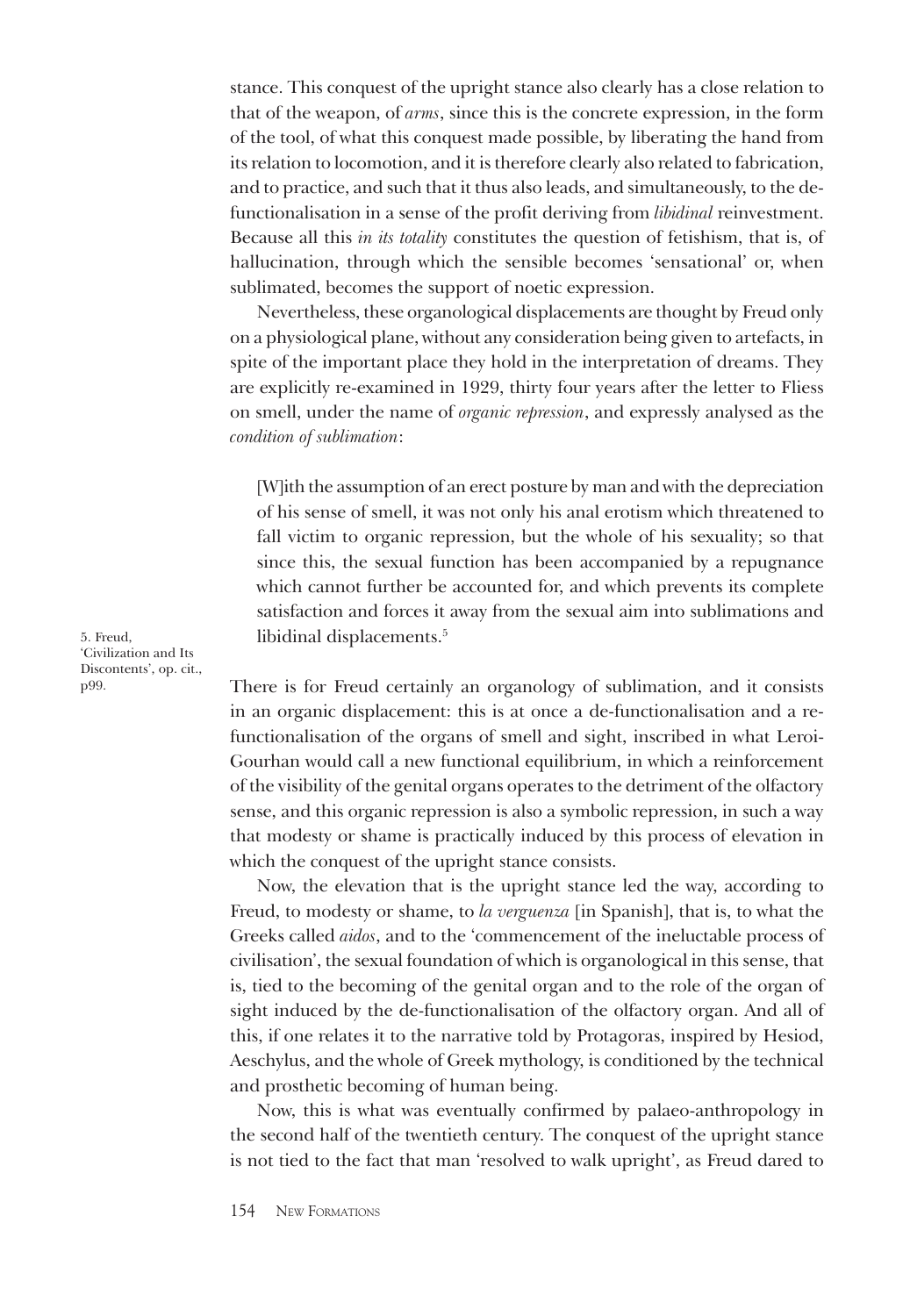put it, but to the establishment of a new functional equilibrium, induced through a 'neotenisation' that is of great interest to Lacan, and of which the reality is *immediately* and *at once* the vertical sation of the human body *and* its prostheticisation, that is, the abandonment of the locomotive function of the hand to the benefit of a new fabricative function. This new function amounts to the appearance of work, in the form of an economy of pleasure in the construction of reality, that is, in its invention, a diversion of libidinal energy from sexual goals, and as such the birth of sublimation both as the pleasure principle and *beyond* this principle.

In spite of all he says about organic improvement or perfecting, Freud never thinks the role of artefacts in the constitution of memory or the unconscious (this is particularly striking in Moses and Monotheism, but was already clear in *Totem and Taboo*). On the other hand, the historicity of figures of desire, that is, of the unconscious, seems very close to being enunciated by Lacan insofar as he reflects on the place of sublimation in courtly love and in the literary structure of the unconscious:

Although it has completely disappeared nowadays from the sociological sphere, courtly love has nevertheless left traces in an unconscious that has no need to be called 'collective', in a traditional unconscious that is sustained by a whole literature, a whole imagery, that we continue to inhabit as far as our relations with women are concerned.<sup>6</sup>

6. Jacques Lacan, The Ethics of Psychoanalysis, London and New York, Routledge, 1992, p112.

And in his *Address to Catholics*, he expressly puts sublimation into a relation with technics<sup>.</sup>

We know what is in it of earth and sky, the one and the other being empty of God, and the question is to know what we make appear in the disjunctions that constitute our techniques ... The Freudian Trieb, the first and the most enigmatic notion of his theory, ran into a stumbling block, causing a great scandal among his disciples, in the form and formula of the death drive. This is, nevertheless, the response of the Thing when we wish to know nothing about it. Nor does it know anything of us. But is there not also a form of sublimation around which human being, time and again, revolves? Is this libido, of which Freud informs us that no force within man can sublimate it, not the ultimate fruit of that sublimation through which modern man responds to his solitude?

\*\*\*

The premier question that the capitalist industrial economy poses for the theory of the unconscious, and for the theory that desire is founded upon repression, is the question of the technicity of this desire, that is, of its historicity such that, given the fact of its essential exteriority, an exteriority that we must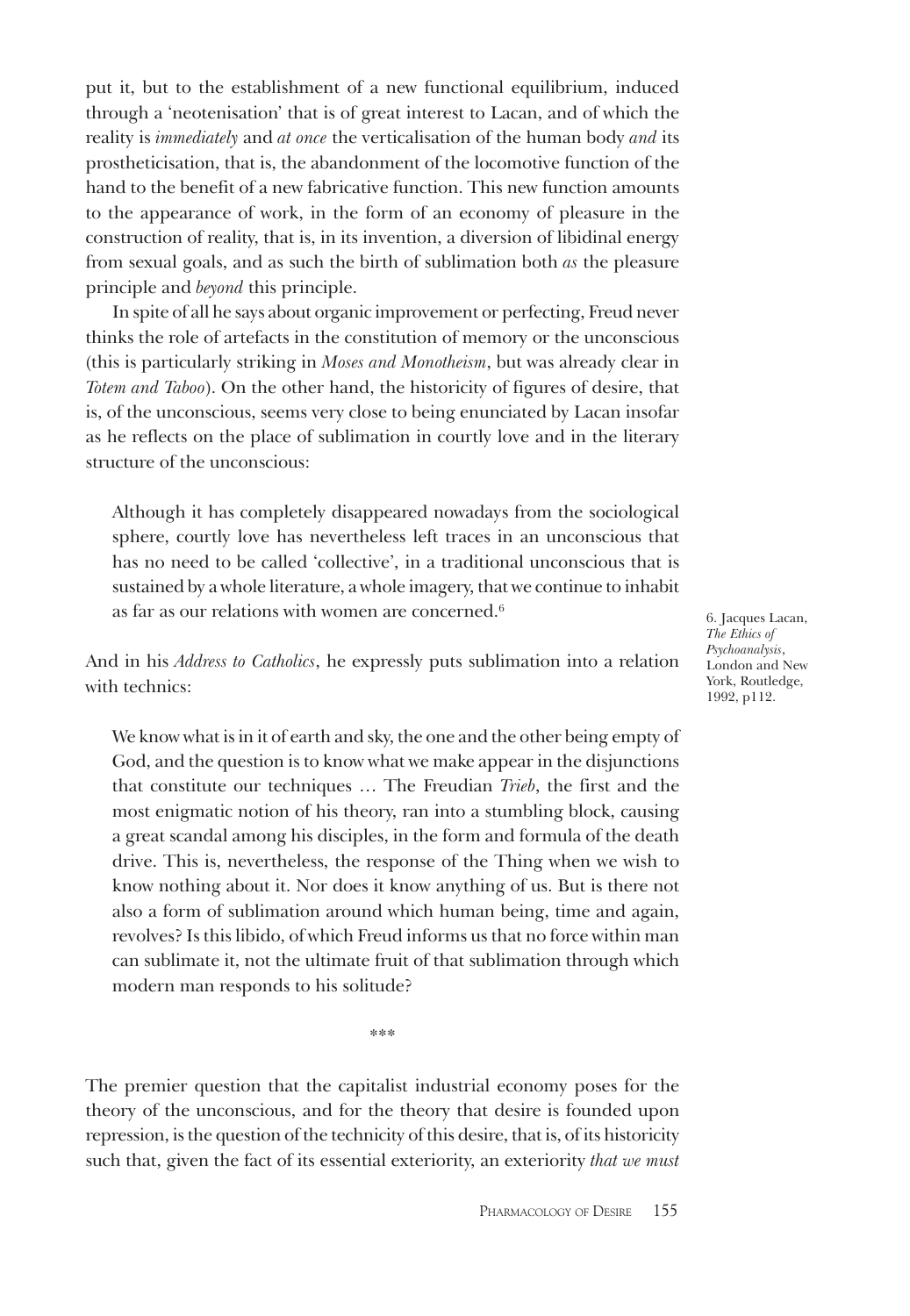relate to what Winnicott called the transitional object and transitional space, the libidinal economy can be destroyed by its industrial exploitation through the use of the psychotechnologies of psychopower. This economy of the artefact (and of fantasy) is also a *pharmacology*. The artefact is at once the condition of the formation of desire as such, and the possibility of its systemic regression, if not its total destruction. This systemic regression is linked to the organisation of systemic infidelity necessitated by innovation, by that innovation theorised by Joseph Schumpeter in 1911 without him perceiving any of its consequences - no more than did Keynes.

If it is the case, however, that the juvenile psychic apparatus is now prematurely and systemically affected by contemporary pharmacological toxicity, then the question must be posed of a libidinal dis-economy. The clinical and sociopathological as well as psychopathological problem that the capitalist libidinal economy poses is that of its self-destructive character, that is, its domination by the death drive.

Maintaining such a viewpoint means reaffirming the question of desire. As libidinal energy, desire is produced by that apparatus that transforms the drives into investments in objects, via binding systems that are at once super-egoic and sublimatory (and these cannot be separated: there is no superego without figures with whom to identify, without those identificatory figures produced by sublimation - the question being to know whether the reverse is also true).

This apparatus operates with what I have analysed (in Technics and Time, 3: Cinematic Time and the Question of Malaise) as retentional systems, that is, systems for the production of selection criteria for primary and secondary retention, which together form a psychic apparatus. These are super-egoic and sublimatory apparatuses, and as such found their criteria on the long circuits of a transindividuation process that ties the generations together, a process that finds itself short-circuited by the psychotechnologies submitted to the hegemony of psychopower, and which thus results in short-circuits in transindividuation.

Such short-circuits engender regressive identification processes of the type described by Freud in his Massenpsychologie [Group Psychology and the Analysis of the Ego]. But they also massively provoke what I have called generalised proletarianisation - that is, a massive loss of savoir-vivre and a process of systemic disapprenticeship (of un-learning).

Long circuits of desire are created through transindividuation, and thus transindividuation, like these circuits themselves, has an intergenerational structure. The scene of transindividuation forming such circuits is par excellence the Socratic dialogue, in which the speakers share a common preindividual fund charged with potential, that is, with *trauma*, with protentions in suspense, with repressed elements, with symbolic charges of all kinds. It is these charges that regularly oblige Socrates to convoke myths and associated mystagogies, of which the priestess Diotima is one figure.

Dialogical activation liberates these charges, and this is what is described by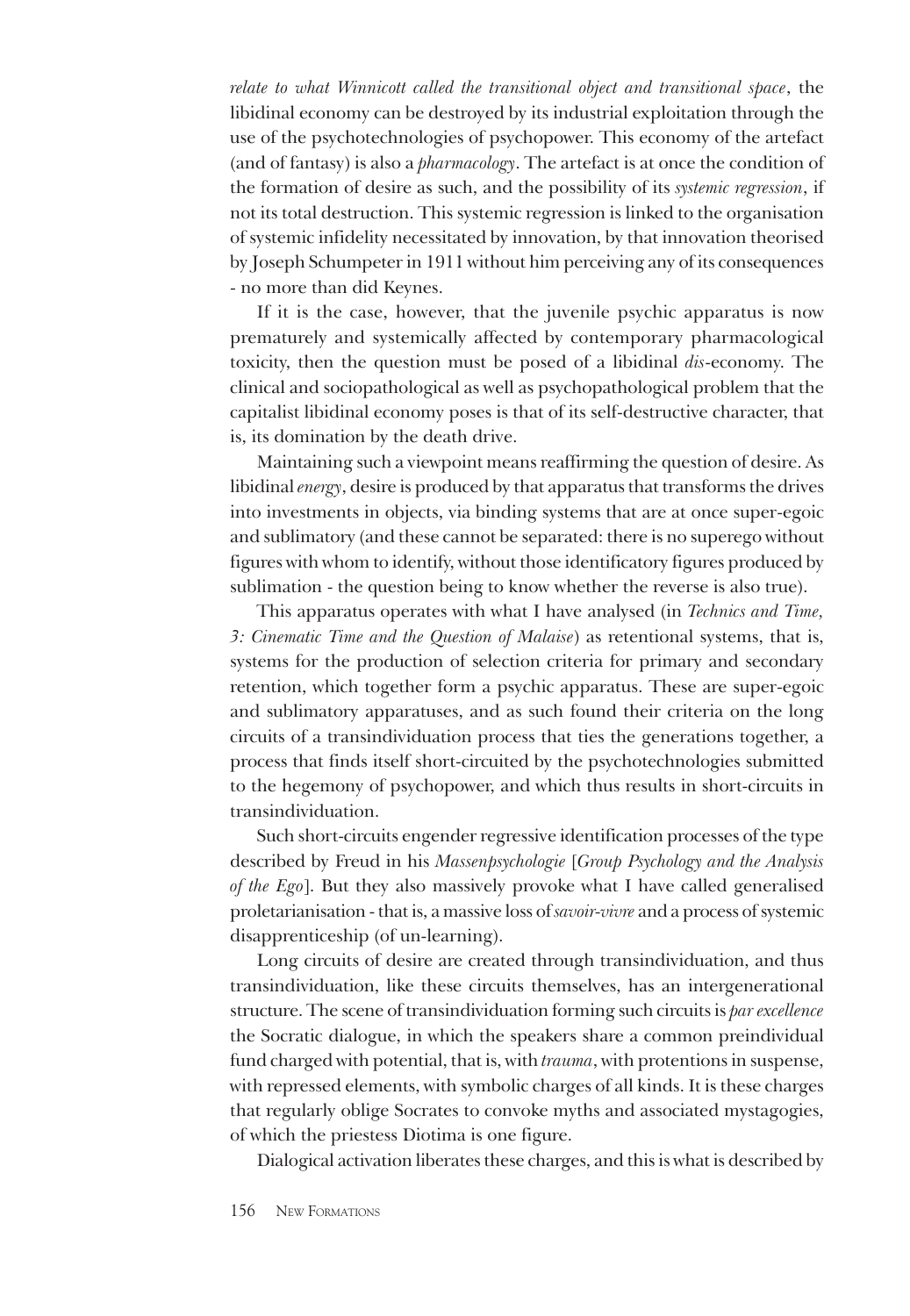the myth of the winged soul in *Phaedrus*. When dialogical transindividuation produces a long circuit or, rather, pursues or follows a long circuit, it results in what Plato called *anamnesis. Anamnesis* relates the dialogue and its speakers to the origin of their discursive object, that is, their significant object - and as an extra-ordinary object, that is, one that is ideal.

Referring here to the Platonic dialogue is not meant to suggest that this is the essential form in which transindividuation is produced (and most of the time it is on the contrary produced in completely other forms and through completely other practices), yet it remains the case that what philosophy works upon, as the foundation of knowledge at the origin of the West, is this structure that leads to the constitution of the law as the law-bound character [legalité] of transindividuation processes - since what is at issue in all philosophy, and in particular in that nascent philosophy concerning us here, is the formation of a political lawfulness, or a political legality, in harmony with the lawfulness of *logos* in all its forms.

Trans-individuation presupposes an individuation of each speaker, that is, a trans-formation that creates a circuit through the one who is trans-formed precisely by having the circuit pass through them, eventually to the point of opposing oneself to circuits that pass through other interlocutors. These long circuits return us to our original questions concerning the unconscious, that is, in the end, to the default of origin - what Freud and Lacan called das Ding.

This default is also what constitutes desire (eros) as penia, that is, default - as that which has a lack, or a need, or a defect [comme ce qui fait défaut], and as I have tried to show elsewhere, this default is that which becomes what is necessary [ce qui devient ce qu'il faut] in desire itself, and which causes the establishment of desire just as much as it causes its collapse (because it is pharmacological), ever since the prostheticisation of the living, that is, at the same time, ever since the appearance of this weapon, these arms, that make it possible, according to Totem and Taboo, for the sons to kill the father of the horde. Freud, indeed, asks himself what it is that pushes the sons into this crime, and he hypothesises that the answer must be 'the appearance of a new weapon', without himself understanding that it is the appearance of the weapon insofar as it is a prosthesis, an artefact and a *pharmakon* that opens this process through which what eventually emerges is the law.

When Diotima says to Socrates in Symposium that philosophy is desire, this means that philosophy idealises its objects as desire, since in all its forms desire is the process of such idealisations. Now, this consists in infinitising the objects of these investments, and through that in projecting them onto circuits that are potentially infinitely long - faith being constituted on this infinite potentiality. Such infinitisations, which become sublimations, form the basis of knowledge(s) of all kinds. Such knowledge(s) are in a broad sense dialogical, according to a sense that passes through the work of Bakhtin: in the sense that those who put knowledge(s) to work participate in their formation through the very fact of putting them to work or utilising them, and individuate them,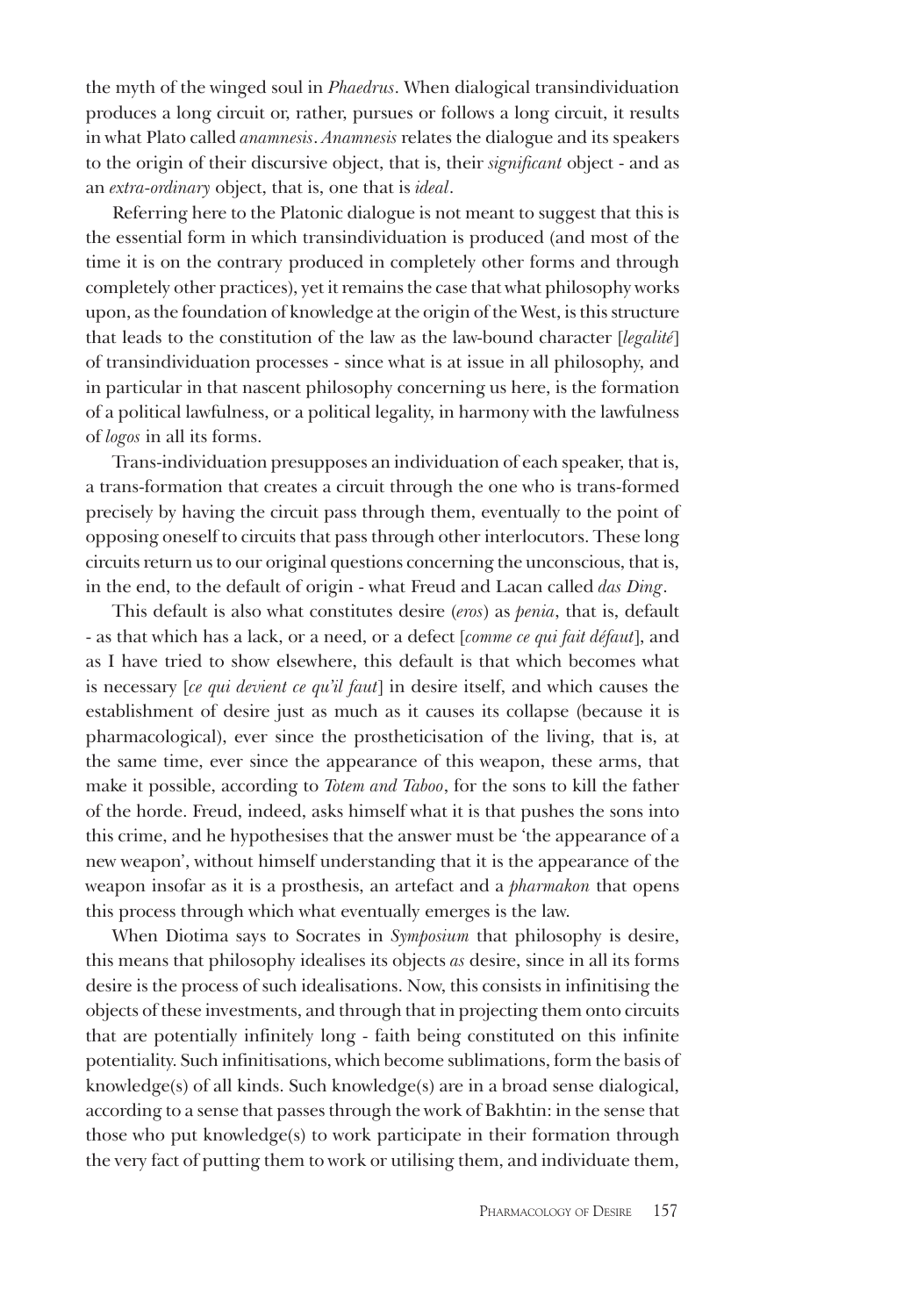just as occurs in the Platonic dialogical scene.

This is the way that associated milieus form, that is, transitional milieus through which those who are bound by transitional objects and who are constituted through this very binding (which is that of desire) participate in the individuation of this milieu itself by co-individuating and trans-individuating themselves - that is, by projecting themselves onto the intergenerational plane.

The long circuits of transindividuation that constitute long circuits of desire can also pass through circuits that are not short-circuits, but that are circuits that may nevertheless be short - such as, for example, in humour, laughter, Witz, comedy, poetry, puns, and art in general. But these circuits are short only because they are very fast - they may in fact be very long but the distance is covered very rapidly, so that, in jumping across the barriers of the psychic apparatus, they in some way manage to tickle souls.

It is in this way that the  $id$  [le ca, literally, the 'it'] can cause laughter: like a ball within long circuits that can with great speed fly across great distances in the games of the *id*. These games would also be those of Winnicott, and thus tie the *id* to the transitional object as the *pharmakon* of play. It is in this way that the *id* ties together the generations, in the first place through that primordial *pharmakon* that is the transitional object.

Now, the consumerist economy, by posing in principle the intrinsic disposability of all objects, short-circuits primary identification and more generally the relation of care. The consumerist economy constitutes as such an enormous process of *dis-apprenticeship* and of the destruction of associated and dialogical milieus - since the symbolic, submitted to the functional opposition between the industrial producers of symbols and the consumers of this production, is, through this very process, de-symbolised.

Consumers are de-symbolised because they no longer participate in any way in the emergence of their transitional milieu - and this milieu becomes through this very fact intrinsically toxic. It is in this way that dissociated milieus are constituted, that is, milieus within which psychic individuals are dis-individuated, and through which the libidinal economy becomes a dis-economy, that is, a systematic and systemic process of liberating the drives from whence they came. The name taken by this process, toward the end of the 1970s, in both the United Kingdom and the United States, is the 'conservative revolution', bringing with it neo-liberalism.

Psychopower functionalises games that become systems for capturing and harnessing attention. Beyond that, psychotechnologies aim to incite and control secondary identification processes, or, if not these processes themselves, then at least their symbolic content, which is in this way de-symbolised. This results in a standardisation of secondary retentions, that is, of the mnesic traces that constitute the criteria put to work by each individual within that selective operation that always accompanies what Husserl calls primary retention (that is, in the weave of the flow or flux of perception). This thus also implies that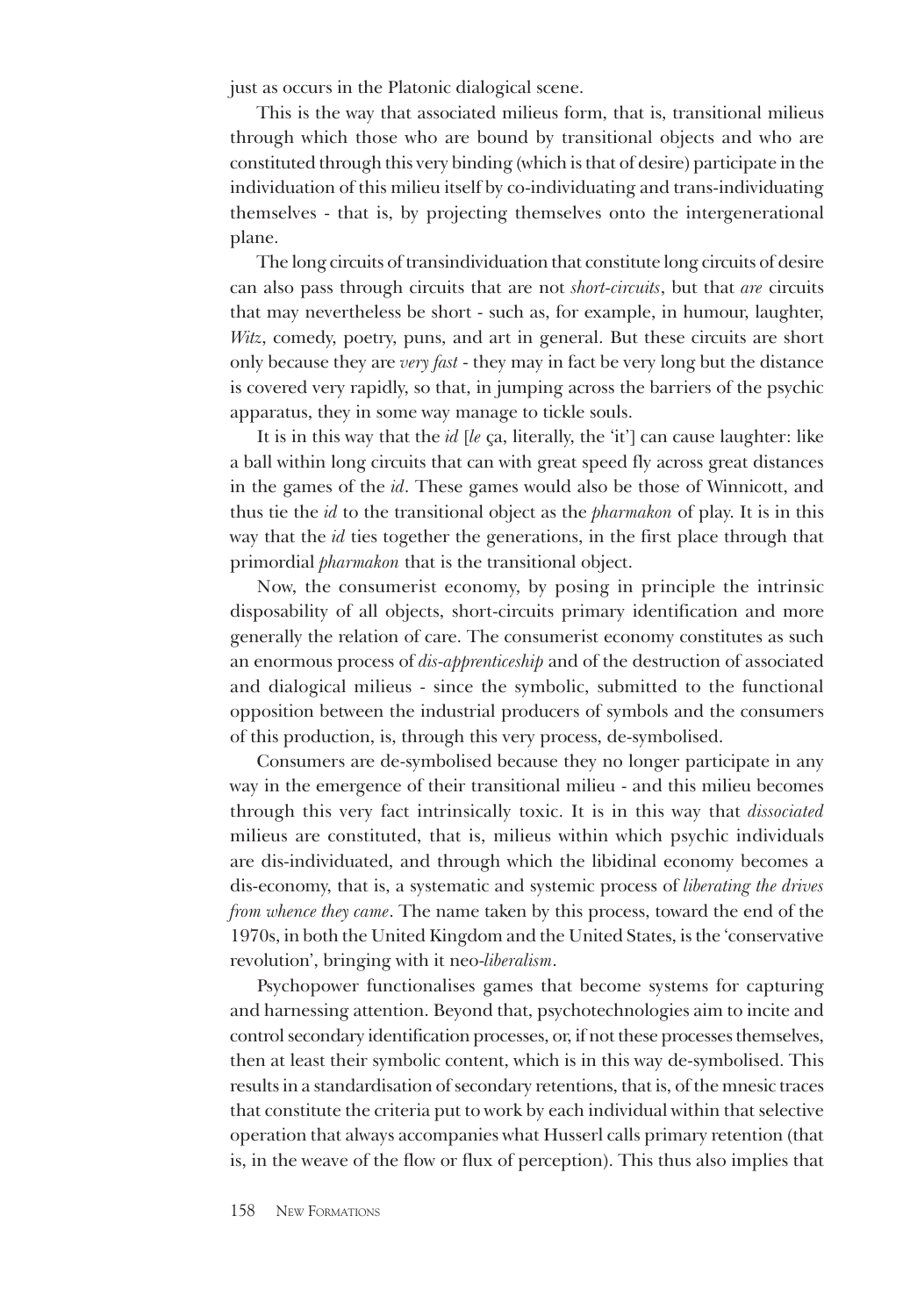what results is psychic dis-individuation and a de-singularisation of experience or, in other words, a short-circuit of experience itself.

This is precisely what Patrick Le Lay, president of the French television network TF1, infamously called the production of 'available brain time', which is then 'sold to Coca Cola'.

Libidinal ecology (that is, libidinal economy insofar as it always presupposes an intrinsically pharmacological transitional milieu) is thus ruined by the psychotechnologies implemented by psychopower exclusively in the service of the drives - and it results in an addictogenic society imposed through a drive-based capitalism in which the addictive and drive-based behaviour of consumers forms a system with that of speculators, whose behaviour is just as drive-based, that is, ultra-short-termist.

This de-symbolisation that destroys all credit and therefore all law provokes generalised dis-investment. The fundamental economic question - that is, the question that links the economy of subsistence and the economy of existence(s) (by projecting imaginary consistences of idealisations) - is that of investment: investment understood firstly as libido, binding in time the diverse energies of the drives at the core of a subject but also at the core of an intergenerational game; and investment understood secondly as the economic space of capitalist investment through which an entrepreneurial class can be maintained through a system of protentions, that is, through the social liaison or binding of more or less convergent desires. Such at least is what I have argued in For a New Critique of Political Economy.

As a system of protentions, capital is a specific *pharmakon* regime that founds desire. Desire is protention - an infinite investment in its object. What takes place with the new pharmacology encountered by Luther in the form of the printing press is the advent of capitalism as it was described by Weber, that is, a new modality of investment itself tied to paper money - to that very particular product of the printing press that is the banknote, and notably the dollar bill, on which is inscribed not 'In God we believe', but rather, 'In God we trust'.

Money is *pharmacologique en diable*, as one says in French, diabolically pharmacological, and it is the very figure of the devil in pre-Lutheran Christianity. Now, before anything else money is both a tertiary retention and a tertiary protention. This is so insofar as money permits the development of capitalism as a protentional system projecting desires and investments. But money is a *pharmakon* precisely because, as much as it is a system projecting desires, it is also a system of calculation and accounting enabling the transformation of belief into trust, reducing everything to calculability and ineluctably ruining trust itself to the extent that desublimation, which is the destruction of those objects of desire that are also projectors of infinity, is therefore a finitisation, which is then translated into a dis-investment that becomes speculation.

This system, tending toward that de-symbolisation described by Weber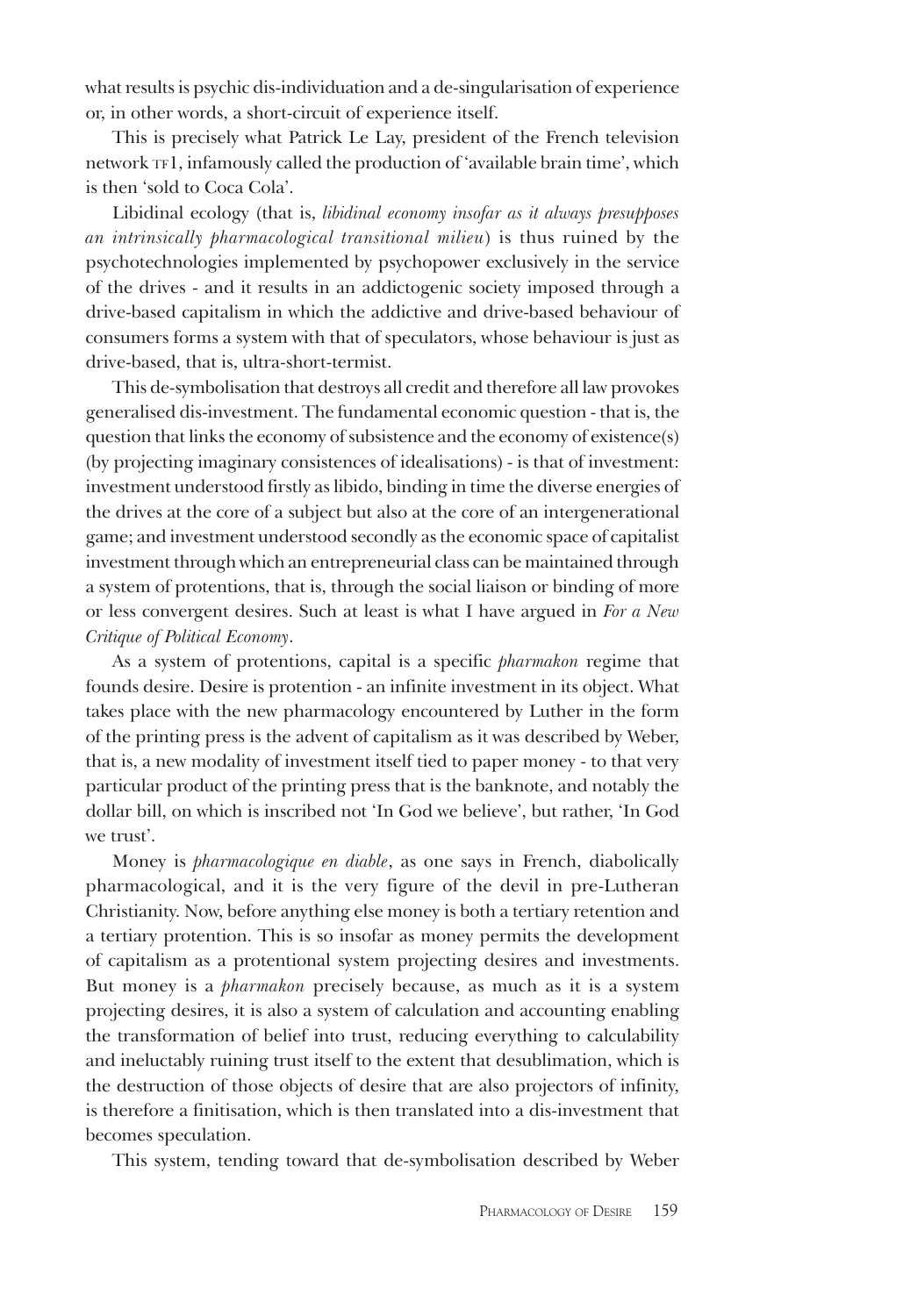essentially as secularisation and disenchantment, has today reached a stage that must be apprehended as extreme disenchantment - an extreme limit in which three limits of capitalism combine and potentise one another, that is, reinforce each other's effects, in the same way that combining drugs can be dangerously potentising, as medication labels frequently warn. These limits of capitalism are:  $(1)$  the tendency of the profit rate to fall;  $(2)$  the tendency of libidinal energy to fall; and (3) the spread of negative externalities (engendered by generalised systemic infidelity and disposability), thereby destroying the elementary conditions for the functioning of an industrial system that exploits and transforms both matter and behaviour.

This extreme limit of consumerist capitalism - the toxicity of which is in every sense explosive and which has been revealed to be structurally addictive - is encountered at the very moment a new pharmacology is being put in place. Space limitations prevent a detailed discussion of this, but it must at least be noted that this encounter also opens the possibility of a way out of the consumerist industrial model, and the possibility of reconstituting associated milieus and a rich transitional and symbolic life through novel rearrangements of the economy of subsistence and the economy of existence(s).

To think all this with psychoanalysis, however, must also be to profoundly rethink psychoanalysis itself, that is, in its relation to the default of origin that is the prosthesis, the origin of that organic perfecting of which capitalism would be the literally stupefying period, a period leading, as an immense operation of dis-apprenticeship and generalised proletarianisation, to what must be called not only systemic stupidity, that is, a state of spasmodic mental tetany that produces a paralysing stupor, but really to une bêtise systémique, to a systemic beastliness (where *bêtise*, the kind of stupidity we are translating here as beastly, cannot be reduced to the kind of stupidity that is merely stupefied), that is, to a drive-based regression founded on the destruction of libidinal energy itself insofar as it binds the drives through the intermediary of *pharmaka* that weave the symbolic, from Winnicott's transitional and pre-verbal object to the signifer that founds the thought of Lacan.

What, then, of my divergence from Marcuse's argument? It is not possible to give a detailed explanation here, and a fuller account can be found in Mécréance et discrédit 3: L'esprit perdu du capitalisme.<sup>7</sup> In just a few words, however, and by way of conclusion, let us say that Marcuse's central thesis is that the reality principle has become, in the age of industrial capitalism, a *performance principle* in the service of what he calls 'surplus-repression'. And he proposes a critique of the Freudian theory of the libido to the extent that it would consist in naturalising a state of affairs that is in fact historical, and therefore contingent. Marcuse thus proposes modifying the Freudian perspective in the service of a struggle to 'liberate the instincts', a change in theoretical perspective consisting first of all in distinguishing two planes of the reality principle - distinguishing the structural plane, which is as such a kind of 'nature of desire', from the historical plane, that is, a plane current to the particular age. And as for this historical

7. Stiegler, Mécréance et discrédit 3: Lesprit perdu du capitalisme, Paris, Galilée, 2006.